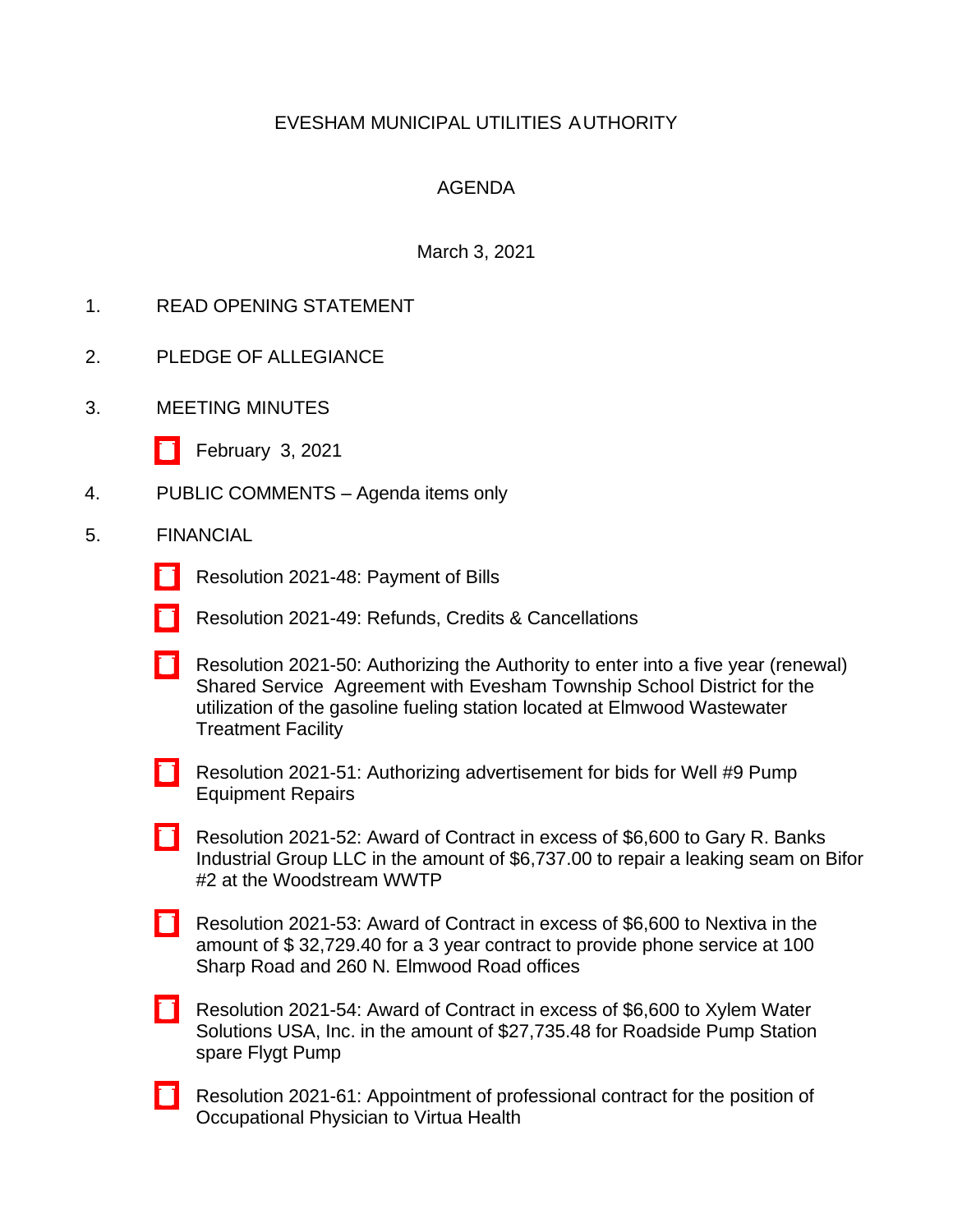# 6. EXECUTIVE DIRECTOR'S REPORT

- [\[ \]](http://www.eveshammua.com/wp-content/uploads/2021/03/Resolution-2021-59-Recognition-Nancy-Jamanow.pdf) Resolution 2021-59: Recognition of Service Commissioner Nancy Jamanow
- [\[ \]](http://www.eveshammua.com/wp-content/uploads/2021/03/Resolution-2021-60-Recognition-Nancy-Carlino.pdf) Resolution 2021-60: Recognition of Service Nancy Carlino
- [ ] Potential Violations
- [ ] Motion to approve a proposal from Environmental Resolutions Incorporated in the amount of \$9,500.00 to conduct a Phase I Study of Ground Water Nitrates
- 7. ENGINEER'S REPORT:
	- $\lceil \ \rceil$ Review of Engineer's Status Report
	- $[ ]$ Update: South Side Water Storage Tank
	- $\lceil$   $\rceil$ Update: Locust Avenue Pumping Station Upgrade
	- $\lceil$   $\rceil$ Update: Route 70 Water Main
	- $\lceil$   $\rceil$ Update: Route 70 Sewer Main
	- $\lceil$   $\rceil$ Update: Elmwood WWTP Resiliency Improvements
	- $\lceil$   $\rceil$ Update: Knox Boulevard Water Main Replacement
	- $\lceil$   $\rceil$ Update: Heritage Village (Phase 1) Water Main Replacement
	- $\lceil$   $\rceil$ Update: Heritage Village (Phase 2) Water Main Replacement
	- $\Box$ Update: Elmwood Storage Building
	- $\lceil$   $\rceil$ Update: Elmwood Tertiary Filter Rehabilitation
	- $[ ]$ Update: Woodlake Drive Water Main Replacement
	- $\lceil$   $\rceil$ Update: Well No. 7 Building
	- $\lceil$   $\rceil$ Update: Greenbrook Drive Water Main Replacement
	- $\lceil$   $\rceil$ Update: East Main Street Sewer Rehabilitation
	- $\lceil$   $\rceil$ Update: Defense Drive Water Main Replacement

[] Resolution 2021-55: Authorizing advertisement for bids for Defense Drive Water Main Replacement